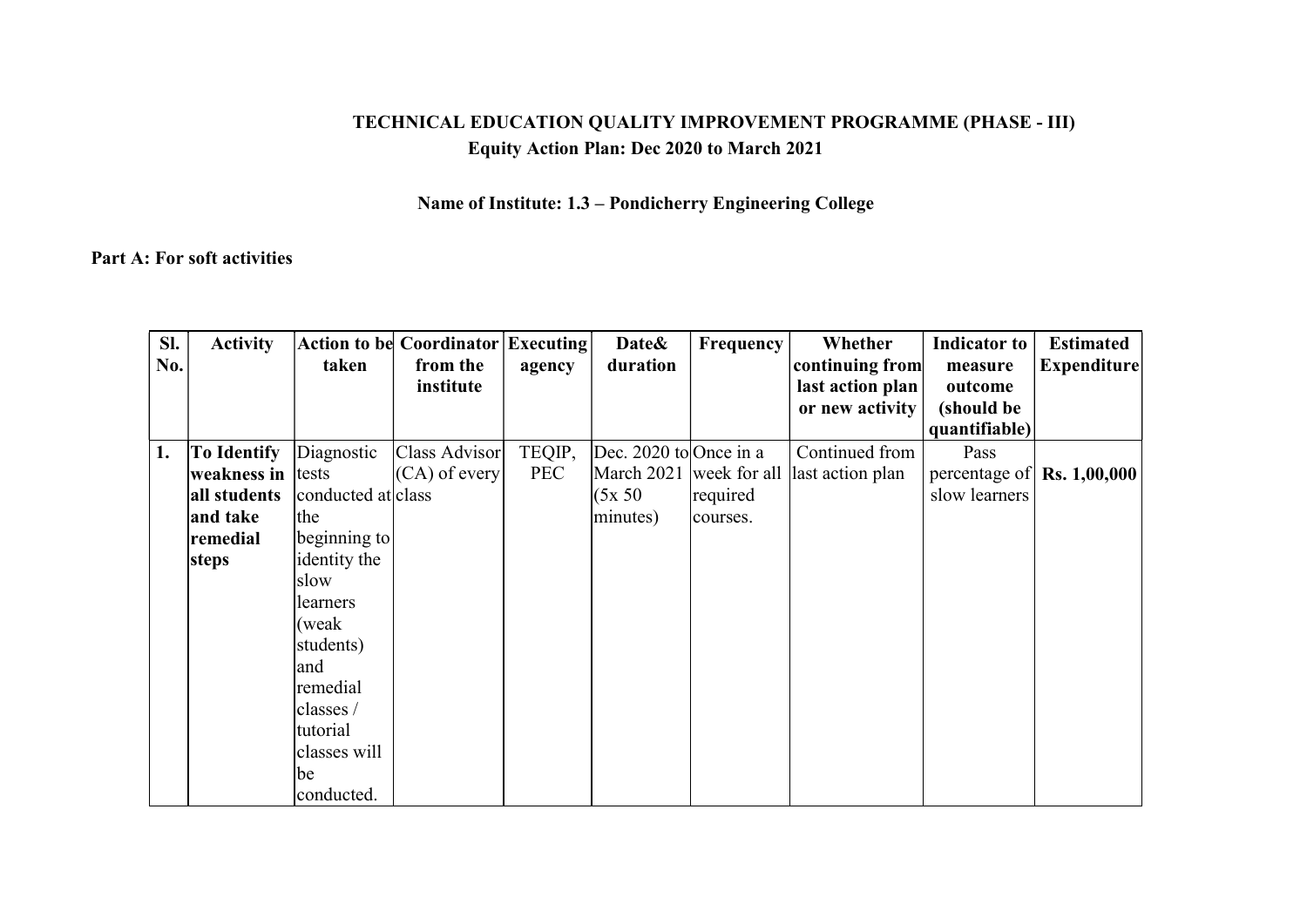| $\overline{2}$ . | To improve                      | Model tests   | Training and               | TEQIP,     | Dec. 2020 to           | Once in a | Continued from   | At the end of  | Rs. 1,00,000 |
|------------------|---------------------------------|---------------|----------------------------|------------|------------------------|-----------|------------------|----------------|--------------|
|                  | language                        | conducted     | Placement                  | <b>PEC</b> | March 2021             | weak      | last action plan | semester, a    |              |
|                  | competency,                     | for all the   | Officer and                |            | $(50 \text{ minutes})$ |           |                  | test will be   |              |
|                  | soft skills                     |               | students and HoD, Dept. of |            |                        |           |                  | conducted to   |              |
|                  | and                             | special       | Humanities                 |            |                        |           |                  | find the       |              |
|                  | confidence                      | tutorial like | and Social                 |            |                        |           |                  | improvement    |              |
|                  | levels                          | classes will  | Sciences                   |            |                        |           |                  |                |              |
|                  |                                 | be            | (HSS)                      |            |                        |           |                  |                |              |
|                  |                                 | conducted     |                            |            |                        |           |                  |                |              |
|                  |                                 | for the       |                            |            |                        |           |                  |                |              |
|                  |                                 | students      |                            |            |                        |           |                  |                |              |
|                  |                                 | weak in       |                            |            |                        |           |                  |                |              |
|                  |                                 | communicat    |                            |            |                        |           |                  |                |              |
|                  |                                 | ion and       |                            |            |                        |           |                  |                |              |
|                  |                                 | confidence.   |                            |            |                        |           |                  |                |              |
| 3.               | <b>Institution to</b> Workshop, |               | Training and               | TEQIP,     | Dec. 2020 to Once in a |           | Continued from   | At the end of  |              |
|                  | improve                         | Hands-on      | Placement                  | <b>PEC</b> | March 2021   month     |           | last action plan | semester,      | Rs. 1,00,000 |
|                  | non-                            | training,     | Officer and a              |            |                        |           |                  | mock           |              |
|                  | cognitive                       | symposium     | team of                    |            |                        |           |                  | interview/     |              |
|                  | and soft                        | will be       | faculty                    |            |                        |           |                  | aptitude tests |              |
|                  | skills                          |               | conducted to members with  |            |                        |           |                  | will be        |              |
|                  | through                         |               | bring out the HoD of HSS   |            |                        |           |                  | conducted to   |              |
|                  | their wide                      | slow          | Dept.                      |            |                        |           |                  | find their     |              |
|                  | use in                          | learners      |                            |            |                        |           |                  | improvement.   |              |
|                  | curricula /                     | talents.      |                            |            |                        |           |                  |                |              |
|                  | project                         |               |                            |            |                        |           |                  |                |              |
|                  | special skills                  |               |                            |            |                        |           |                  |                |              |
|                  | training to                     |               |                            |            |                        |           |                  |                |              |
|                  | students                        |               |                            |            |                        |           |                  |                |              |
|                  | with priority                   |               |                            |            |                        |           |                  |                |              |
|                  | to the weak                     |               |                            |            |                        |           |                  |                |              |
|                  | students                        |               |                            |            |                        |           |                  |                |              |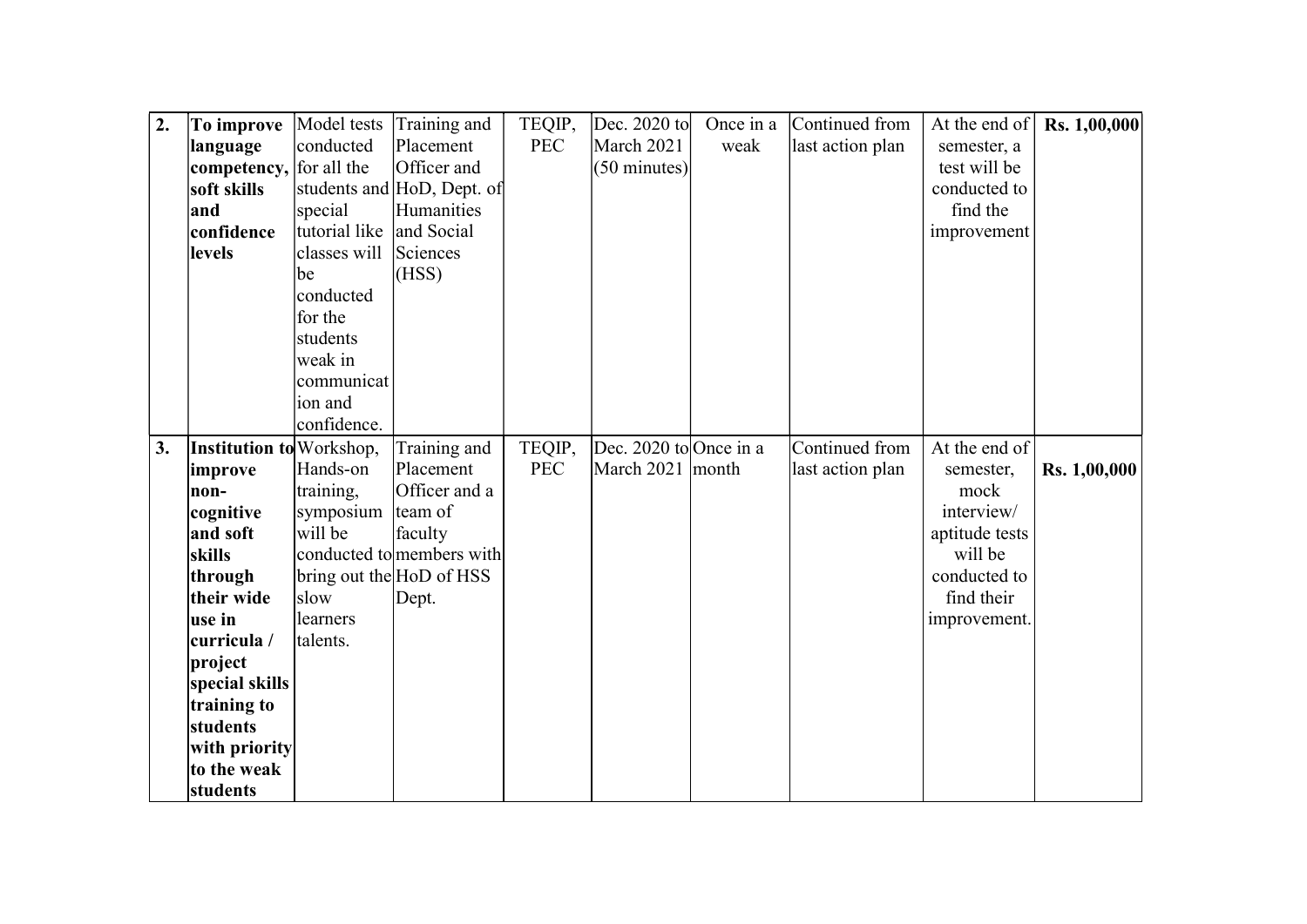| $\overline{4}$ . | Give under- Faculties are $Dr. G.$ |                          |                                          | TEQIP,            | Dec. 2020 to Throughout   |            | Continued from             | Percentage of  |            |
|------------------|------------------------------------|--------------------------|------------------------------------------|-------------------|---------------------------|------------|----------------------------|----------------|------------|
|                  | qualified                          | encouraged Nagarajan,    |                                          | <b>PEC</b>        | March 2021 the year       |            | last action plan           | courses        |            |
|                  | teachers                           | to do on-line Prof./ECE/ |                                          |                   |                           |            |                            | attended by    |            |
|                  | priority in                        | courses of               | <b>PEC</b>                               |                   |                           |            |                            | the faculty    |            |
|                  | opportunitie their                 |                          | Coordinator,                             |                   |                           |            |                            | members.       |            |
|                  |                                    |                          | s to upgrade specializatio Faculty Devt. |                   |                           |            |                            |                |            |
|                  | their domain n offered by          |                          |                                          |                   |                           |            |                            |                |            |
|                  | knowledge                          | SWAYAM,                  |                                          |                   |                           |            |                            |                |            |
|                  |                                    | NPTEL.                   |                                          |                   |                           |            |                            |                |            |
| 5.               | <b>Training of</b>                 | Training                 | Dr. G.                                   | TEQIP,            | Dec. 2020 to Throughout   |            | Continued from             | Percentage of  |            |
|                  | teachers in                        | Needs                    | Nagarajan,                               | <b>PEC</b>        | March 2021 the year       |            | last action plan           | courses        |            |
|                  | subject                            | Analysis                 | Prof./ECE/                               |                   |                           |            |                            | attended by    |            |
|                  | matter and                         | (TNA) will               | <b>PEC</b>                               |                   |                           |            |                            | the faculty    |            |
|                  | pedagogy,                          | be carried               | Coordinator,                             |                   |                           |            |                            | members.       |            |
|                  | particularly                       |                          | out to all the Faculty Devt.             |                   |                           |            |                            |                |            |
|                  | to improve                         | faculties and            |                                          |                   |                           |            |                            |                |            |
|                  | performance faculties are          |                          |                                          |                   |                           |            |                            |                |            |
|                  | of weak                            | encouraged               |                                          |                   |                           |            |                            |                |            |
|                  | students                           | to do on-line            |                                          |                   |                           |            |                            |                |            |
|                  |                                    | courses of               |                                          |                   |                           |            |                            |                |            |
|                  |                                    | their domain             |                                          |                   |                           |            |                            |                |            |
|                  |                                    | offered by               |                                          |                   |                           |            |                            |                |            |
|                  |                                    | SWAYAM,                  |                                          |                   |                           |            |                            |                |            |
|                  |                                    | NPTEL.                   |                                          |                   |                           |            |                            |                |            |
| 6.               | <b>Make</b>                        | To train /               | Dr. Rajathi,                             | Women             | Events like               |            | As proposed Continued from | <b>Actions</b> | Rs. 50,000 |
|                  | campuses                           | motivate the Assoc.Prof. |                                          | Cell, PEC Women's |                           | in IDP and | last action plan           | implemented    |            |
|                  | physically                         | women                    | EEE/PEC,                                 |                   | day                       | events     |                            | as proposed in |            |
|                  | and socially                       | faculty and              | Convenor,                                |                   | celebration               | conducted  |                            | IDP.           |            |
|                  | gender                             | students to              | Women Cell                               |                   | $(2nd$ week of quarterly. |            |                            |                |            |
|                  | friendly;                          | give more                |                                          |                   | March,                    |            |                            |                |            |
|                  | especially                         | importance               |                                          |                   | 2021)                     |            |                            |                |            |
|                  | provide                            | in their                 |                                          |                   | Women                     |            |                            |                |            |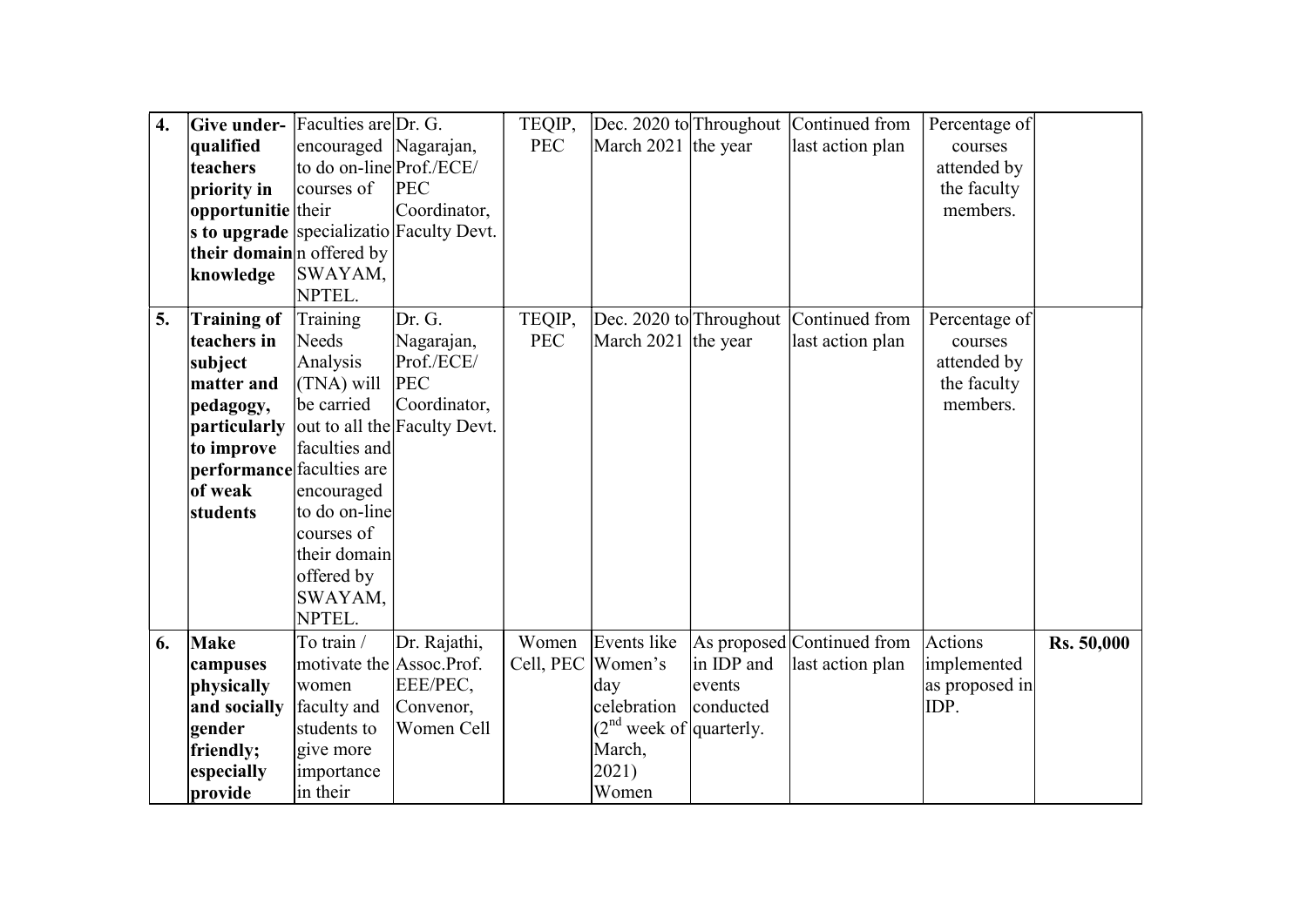|    | adequate                                  | physical and           |               |            | Empowerme                            |              |                              |               |                     |
|----|-------------------------------------------|------------------------|---------------|------------|--------------------------------------|--------------|------------------------------|---------------|---------------------|
|    | and suitable mental                       |                        |               |            | Int                                  |              |                              |               |                     |
|    | facilities to                             | health, and            |               |            | Programme                            |              |                              |               |                     |
|    | women                                     | bring out              |               |            | and Yoga                             |              |                              |               |                     |
|    | students and their                        |                        |               |            | for Women                            |              |                              |               |                     |
|    | faculty                                   | strengths              |               |            | $(3^{\text{rd}}$ and $4^{\text{th}}$ |              |                              |               |                     |
|    |                                           | and take               |               |            | week of                              |              |                              |               |                     |
|    |                                           | away their             |               |            | <b>March 2021)</b>                   |              |                              |               |                     |
|    |                                           | weakness.              |               |            | will be                              |              |                              |               |                     |
|    |                                           |                        |               |            | conducted.                           |              |                              |               |                     |
| 7. | <b>Hold</b>                               | All the                | HoD,          | TEQIP,     | Once in a                            |              | International Continued from | Obtain        | <b>Rs. 2,00,000</b> |
|    | innovation                                | Departments respective |               | <b>PEC</b> | semester                             |              | Workshop is last action plan | participation |                     |
|    | and                                       | are                    | Depts.        |            |                                      | to conducted |                              | certificates  |                     |
|    | knowledge                                 | encouraged             |               |            |                                      | in last week |                              | from the      |                     |
|    | sharing                                   | to conduct             |               |            |                                      | of Feb. 2021 |                              | participants  |                     |
|    | workshops                                 | Seminars /             |               |            |                                      |              |                              |               |                     |
|    | yearly to                                 | workshops /            |               |            |                                      |              |                              |               |                     |
|    | improve                                   | symposium              |               |            |                                      |              |                              |               |                     |
|    | knowledge                                 | to improve             |               |            |                                      |              |                              |               |                     |
|    | sharing                                   | knowledge              |               |            |                                      |              |                              |               |                     |
|    |                                           | sharing                |               |            |                                      |              |                              |               |                     |
| 8. | Sharing                                   | To organize HoD,       |               | TEQIP,     | During Feb.                          |              | Open House New activity      | Obtain        | Rs. 1,00,000        |
|    | information camps in                      |                        | respective    | <b>PEC</b> | 2021                                 | is to be     |                              | feedback from |                     |
|    | and                                       | rural schools Depts.   |               |            |                                      | conducted    |                              | the schools   |                     |
|    | knowledge                                 | nearby UT              | Dr.           |            |                                      | Feb. 2021.   |                              | undergone     |                     |
|    | about                                     | of                     | Santhanalaksh |            |                                      |              |                              | camps.        |                     |
|    | engineering                               | Puducherry. mi/ECE     |               |            |                                      |              |                              |               |                     |
|    | courses and                               |                        |               |            |                                      |              |                              |               |                     |
|    | institutions                              |                        |               |            |                                      |              |                              |               |                     |
| 9. | Provide                                   | Necessary              | PEC Admn.     | TEQIP,     | As required                          |              | Throughout Continued from    | Verified by   |                     |
|    | <b>appropriate</b> arrangement and Hostel |                        |               | <b>PEC</b> |                                      | the year     | last action plan             | PEC Admn.     |                     |
|    | infrastructu s have been Warden           |                        |               |            |                                      |              |                              |               |                     |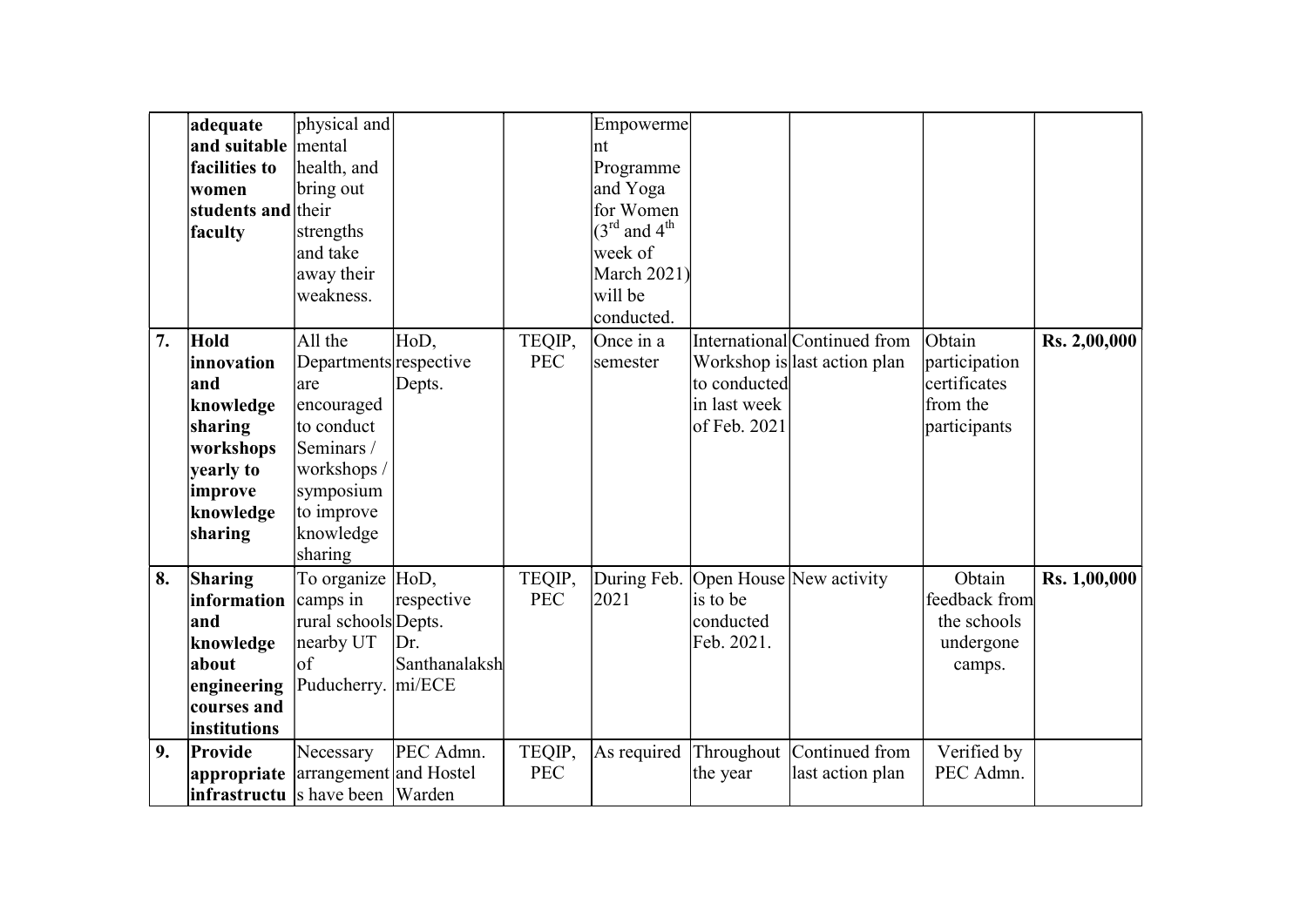|     | re for                  | made to                 |                           |               |                      |            |                           |                 |                   |
|-----|-------------------------|-------------------------|---------------------------|---------------|----------------------|------------|---------------------------|-----------------|-------------------|
|     | physically              | provide                 |                           |               |                      |            |                           |                 |                   |
|     | challenged              | ramps, lifts,           |                           |               |                      |            |                           |                 |                   |
|     | students                | toilets and             |                           |               |                      |            |                           |                 |                   |
|     |                         | hostel                  |                           |               |                      |            |                           |                 |                   |
|     |                         | facilities by           |                           |               |                      |            |                           |                 |                   |
|     |                         | College                 |                           |               |                      |            |                           |                 |                   |
|     |                         | Admn. and               |                           |               |                      |            |                           |                 |                   |
|     |                         | Hotel                   |                           |               |                      |            |                           |                 |                   |
|     |                         | Warden.                 |                           |               |                      |            |                           |                 |                   |
|     | 10. Special             |                         | All the weak Training and | HoDs of $ As$ |                      |            | Throughout Continued from | Certificates    | <b>Rs. 50,000</b> |
|     | efforts for             | students are            | Placement                 |               | respective mentioned | the year   | last action plan          | from the        |                   |
|     | training/               | encouraged              | Officer and               | Depts.        | in the class         |            |                           | authorities are |                   |
|     | internship /            | to do                   | HoD, HSS                  |               | time table           |            |                           | to be obtained  |                   |
|     | placement of internship |                         |                           |               |                      |            |                           |                 |                   |
|     | weak                    | and other               |                           |               |                      |            |                           |                 |                   |
|     | students                | training                |                           |               |                      |            |                           |                 |                   |
|     |                         | activities              |                           |               |                      |            |                           |                 |                   |
|     |                         | such as                 |                           |               |                      |            |                           |                 |                   |
|     |                         | Group                   |                           |               |                      |            |                           |                 |                   |
|     |                         | Discussion              |                           |               |                      |            |                           |                 |                   |
|     |                         | and HR,                 |                           |               |                      |            |                           |                 |                   |
|     |                         | etc., which             |                           |               |                      |            |                           |                 |                   |
|     |                         | are                     |                           |               |                      |            |                           |                 |                   |
|     |                         | mandatory               |                           |               |                      |            |                           |                 |                   |
|     |                         | in their                |                           |               |                      |            |                           |                 |                   |
|     |                         | Curriculum.             |                           |               |                      |            |                           |                 |                   |
| 11. | A two tier              | Institution             | Dr. G. F.                 | TEQIP,        | As and               | Throughout | Continued from            | Issues will be  |                   |
|     | grievance               | level GRM               | Sudha,                    | <b>PEC</b>    | when                 | the year   | last action plan          | resolved as     |                   |
|     | redress                 | established             | Convenor,                 |               | required by          |            |                           | and when        |                   |
|     | mechanism               | 1n                      | GreivanceRed              |               | the students.        |            |                           | required.       |                   |
|     | (GRM)                   | concurrence ressal Cell |                           |               |                      |            |                           |                 |                   |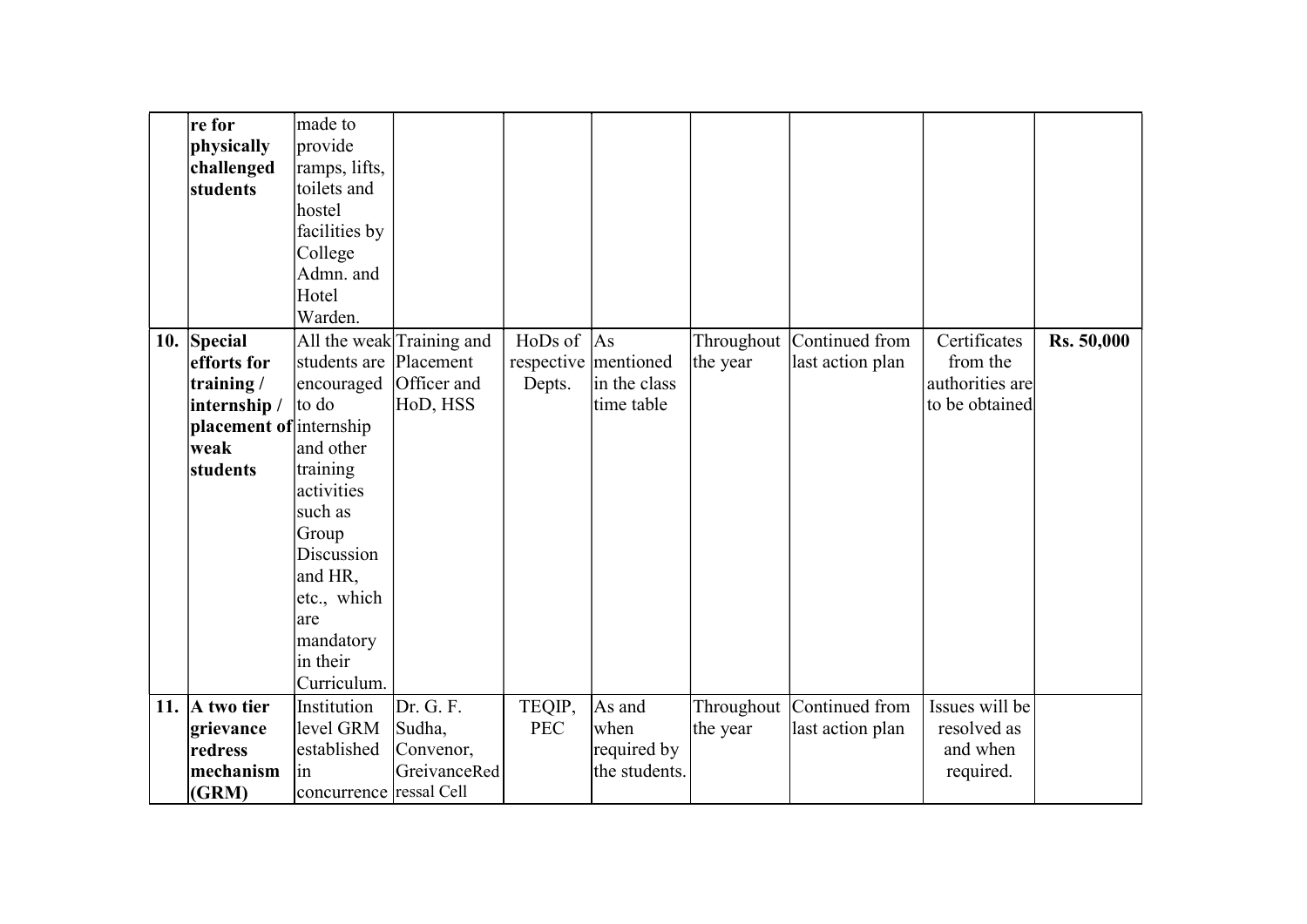|                               | with the                 |                |                 |                        |          |                           |                |                     |
|-------------------------------|--------------------------|----------------|-----------------|------------------------|----------|---------------------------|----------------|---------------------|
|                               | State level              |                |                 |                        |          |                           |                |                     |
|                               | <b>GRM</b>               |                |                 |                        |          |                           |                |                     |
|                               | authorities.             |                |                 |                        |          |                           |                |                     |
| 12. Ensure that In addition   |                          | Dr. Rajathi,   | GRM cell As and |                        |          | Throughout Continued from | Issues will be | <b>Rs. 25,000</b>   |
| institutional GRM cell,       |                          | Assoc.Prof.    | and             | when                   | the year | last action plan          | resolved as    |                     |
| mechanisms SHWW cell EEE/PEC, |                          |                | <b>SHWW</b>     | required by            |          |                           | and when       |                     |
| to protect                    | also                     | Convenor,      | cell            | the students           |          |                           | required.      |                     |
| and address functioning       |                          | Women Cell     |                 |                        |          |                           |                |                     |
| the needs                     | in the                   | and Dr.        |                 |                        |          |                           |                |                     |
| and                           | college to               | SanthiBaskara  |                 |                        |          |                           |                |                     |
| concerns of                   | address                  | n, Prof./IT,   |                 |                        |          |                           |                |                     |
| women                         | other                    | ICC for        |                 |                        |          |                           |                |                     |
| students are women's          |                          | <b>SHWW</b>    |                 |                        |          |                           |                |                     |
| established                   | issues.                  | (Internal      |                 |                        |          |                           |                |                     |
|                               |                          | Complaints     |                 |                        |          |                           |                |                     |
|                               |                          | Committee      |                 |                        |          |                           |                |                     |
|                               |                          | for Sexual     |                 |                        |          |                           |                |                     |
|                               |                          | Harassment     |                 |                        |          |                           |                |                     |
|                               |                          | of Women at    |                 |                        |          |                           |                |                     |
|                               |                          | Workplace)     |                 |                        |          |                           |                |                     |
| 13. Develop a                 | A Class                  | In             | One CA          | As per class Feb. 2021 |          | New Activity              | Obtain         | <b>Rs. 1,00,000</b> |
| standard                      | Advisor                  | Coordination   | assigned        | time table             |          |                           | feedback from  |                     |
| model for                     | $(CA)$ and               | with Training  | per class       |                        |          |                           | the Junior     |                     |
| tracking of                   | Faculty                  | and            | and three       |                        |          |                           | students and   |                     |
| student                       | Advisor                  | Placement      | <b>FA</b>       |                        |          |                           | improvements   |                     |
| progress                      | (FA)                     | Cell and       | assigned        |                        |          |                           | will be made   |                     |
|                               | assigned for Faculty     |                | for $20-24$     |                        |          |                           | if required.   |                     |
|                               | every class              | Advisor of the | students        |                        |          |                           |                |                     |
|                               | to keep track respective |                | group.          |                        |          |                           |                |                     |
|                               | of the                   | departments,   |                 |                        |          |                           |                |                     |
|                               | students                 | Career         |                 |                        |          |                           |                |                     |